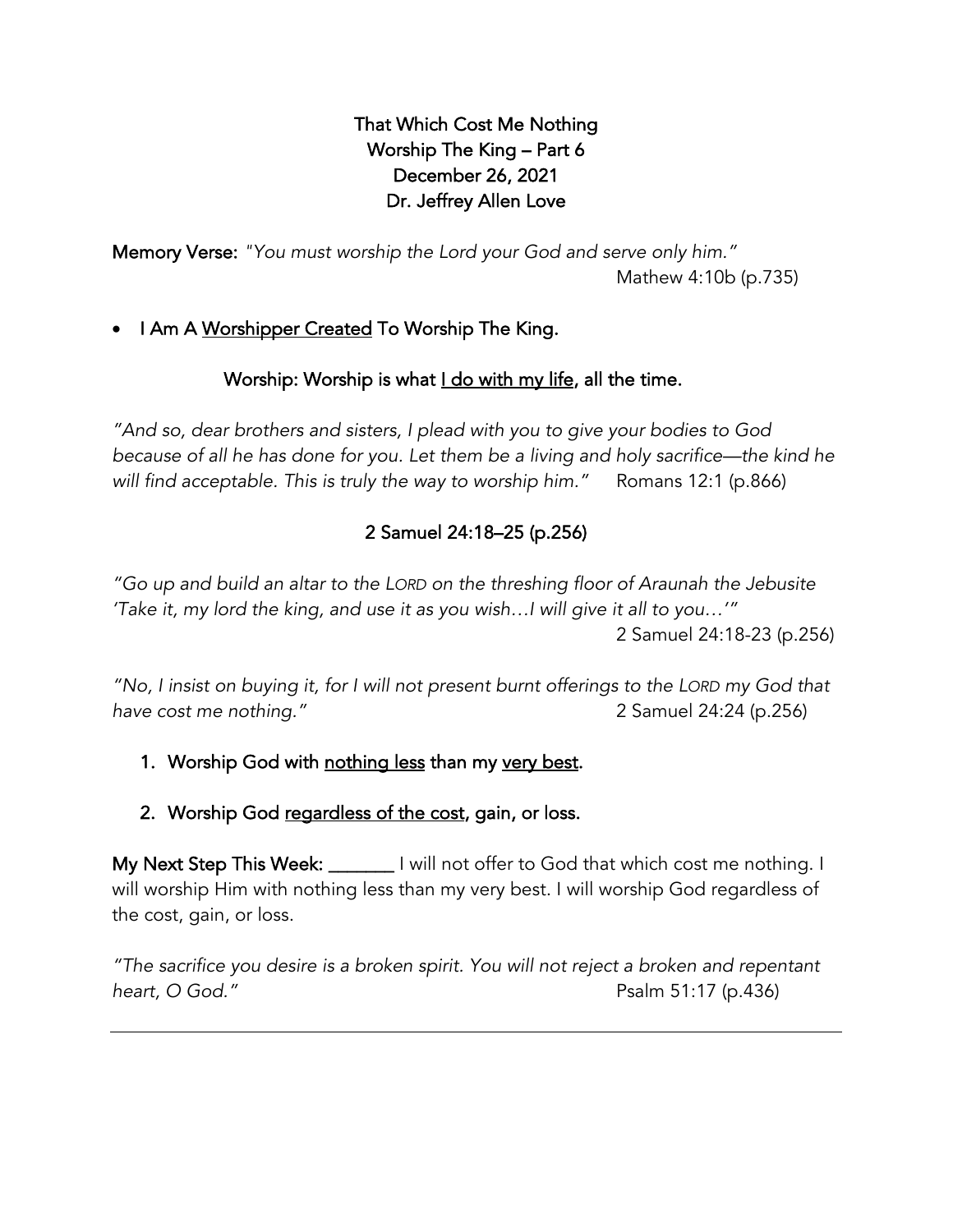

Discussion/Groups Guide

December 26, 2021

*Worship the King - Part 6* 



## *"That Which Cost Me Nothing"*

Life Groups are on break right now. We start up again the week of January 16, 2022. This guide is also great for discussions with your family and friends.

Find out more about Groups (in person and online) at alivechurch.com/groups.

#### Conversation Starters

- In what way(s) do you like to worship God?
- Do have a memory for a worship time that really stands out for you? What made it special?
- Scenario 1: Have you ever given someone a gift that you had nothing to do with picking out or paying for?
- Scenario 2: Compare that with a gift that a child gives a parent that he made by himself (think, for example, handmade Father's Day neckties or handpicked flowers for Mom).

o What makes the two scenarios different?

## Quick Review

Looking back at your Talk Notes, was there anything you heard in the service that stood out to you, challenged you, or maybe even confused you?

## Discussion Starters from the Weekend Talk

Refer to the Talk Notes and Bible verses from the Talk Notes.

This week's One Thing: The key principle that Pastor Jeff Love challenges us with is:

# *I Am A Worshipper Created To Worship The King.*

Series Memory Verse: Matthew 4:10 (p.735)

Background: 2 Samuel 24:18-25 (p.256). See also Romans 12:1 (p.866) and Psalm 51:17 (p.436)

- What stands out to you from these passages? How does each one address worship?
- Write down words related to worship you see in them.
- Jeff gave us a definition of the action worship should provoke in our lives when he said: *Worship: What I do with my life, all the time.*
	- o What do you think about this statement? Have you ever thought about worship as a lifestyle?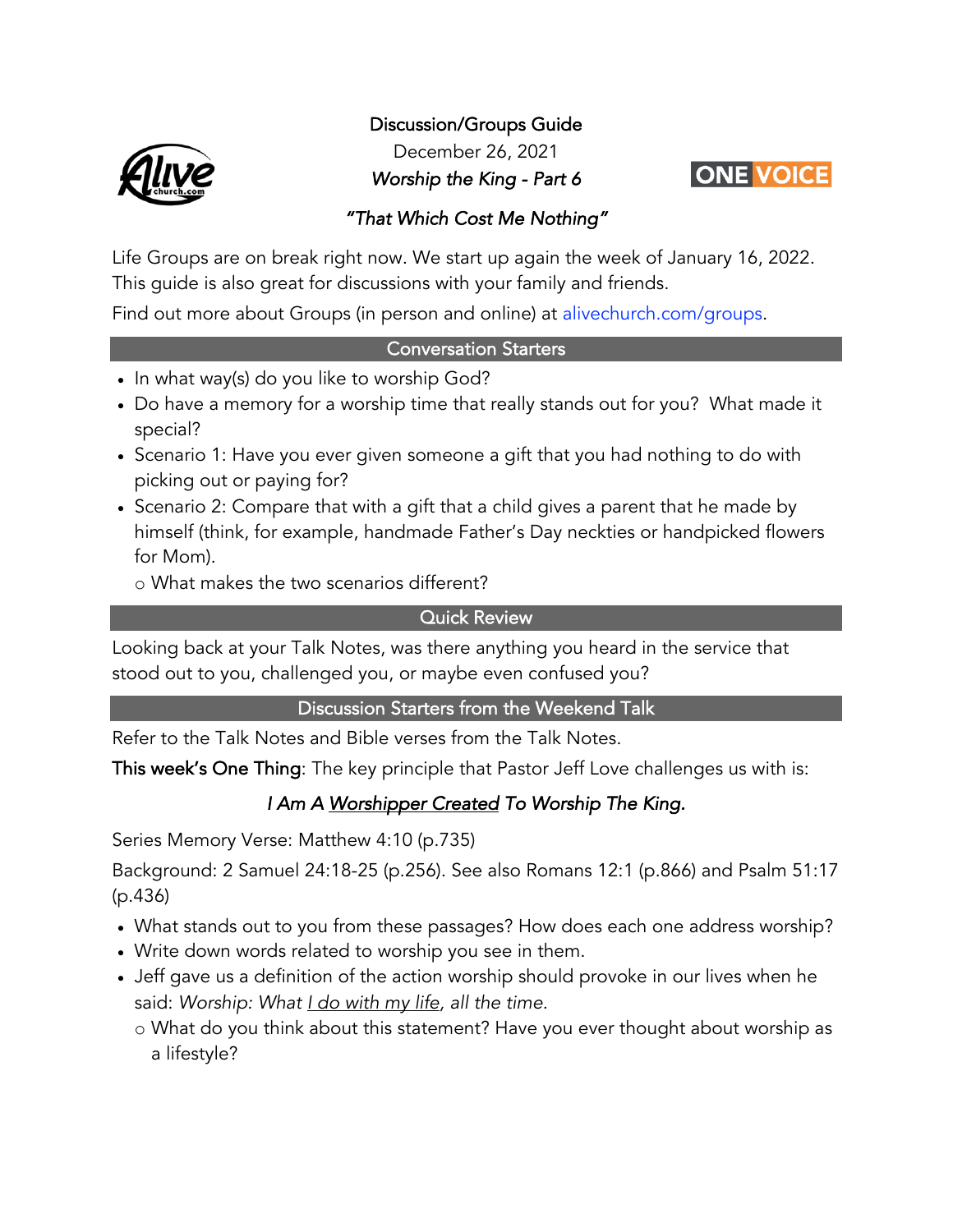Jeff encouraged us to …

- 1. Worship God with nothing less than my very best.
- When have you been guilty of not giving your best effort? Perhaps at work? School? On a team? With your family?
	- o What consequences occurred as a result?
- See also Malachi 1:6-14 (p.726).
	- o What do we learn about offerings made to God in this passage?
	- o How does this relate to our worship?

# 2. Worship God regardless of the cost, gain, or loss.

- When has worshipping God cost you something?
- In many places around the world, the persecuted church is growing. How would your worship hold up if you were faced with persecution?
- See Philippians 1:20-22 (p.898).
	- o What would help you have the same outlook of Paul in this passage?
	- o How would such an attitude affect your life and the lives of those around you?

# Digging Deeper

We are not called to be hermits but to be part of God's Church.

- Read Hebrews 10:23-24 (p.926) and reflect on how we can aspire as individuals to build up each other and build the church. Perhaps consider how you can help grow the church at Alive by being part of a team serving others. It could be serving the children, youth, parents, older people, perhaps setting up for services, working behind the scenes on the technical side, or making coffee. There are many jobs that all assist the furthering God's Kingdom here in Tucson and worldwide.
- What will you do in 2022?

# Finally in your reflections re-read Our Mission and Our Vision https://alivechurch.com/about/

- It says OUR!
- As we are just days from a New Year, ask God what he wants you to do next year to further his Kingdom. What will you do in 2022? Because, as we say in one of our Alvie Church catchphrases: *Everyone spends eternity somewhere!*